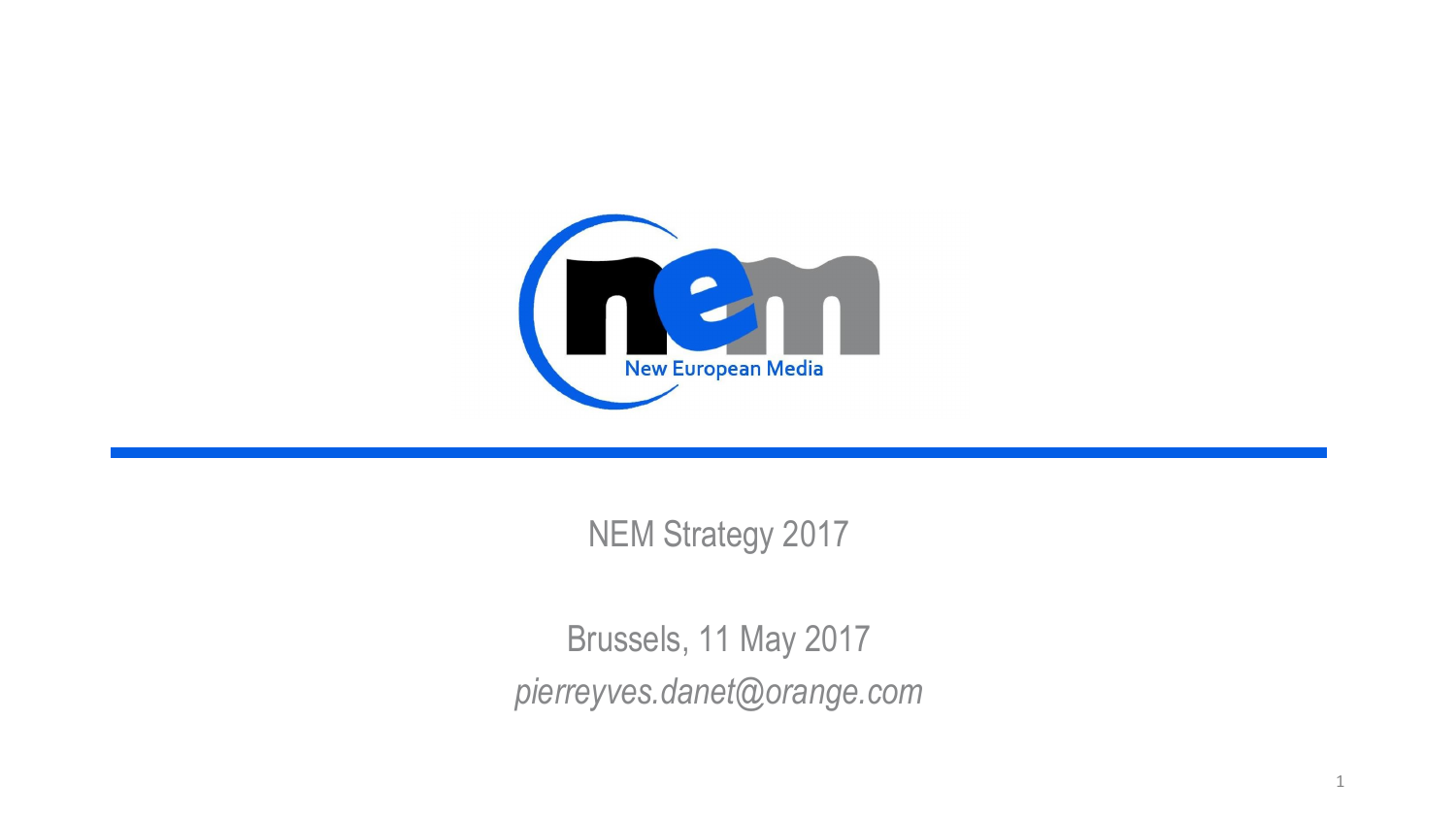## Work plan for the next period – Context&opportunities

In 2016, NEM community has updated the Strategic Research and Innovation Agenda. 14 sectors have provided inputs and 10 technical research topics have been identified. This new SRIA had the objective to contribute to the Workprogram 2018-2020 of Horizon 2020.

Media, content and creative industry has been linked to the Next Generation Internet flagship in the workprogram 2018-2020 together with IoT and Artificial Intelligence.

NEM has supported 2 support actions at the last ICT41 call which have the objective to develop the NGI SRIA and the NGI program organisation.

In 2016, the EC has launched the Digitalising European Industry initiative which is also key to accelerate innovation development together with national clusters.

In 2018-2019, first trials of 5G will take place, there should be a place for one pilot addressing media&content (large event immersive program)

 $\rightarrow$  This year, NEM should begin to work on the next FP9 program which will take part from 2021 till 2027 taking into account this context.

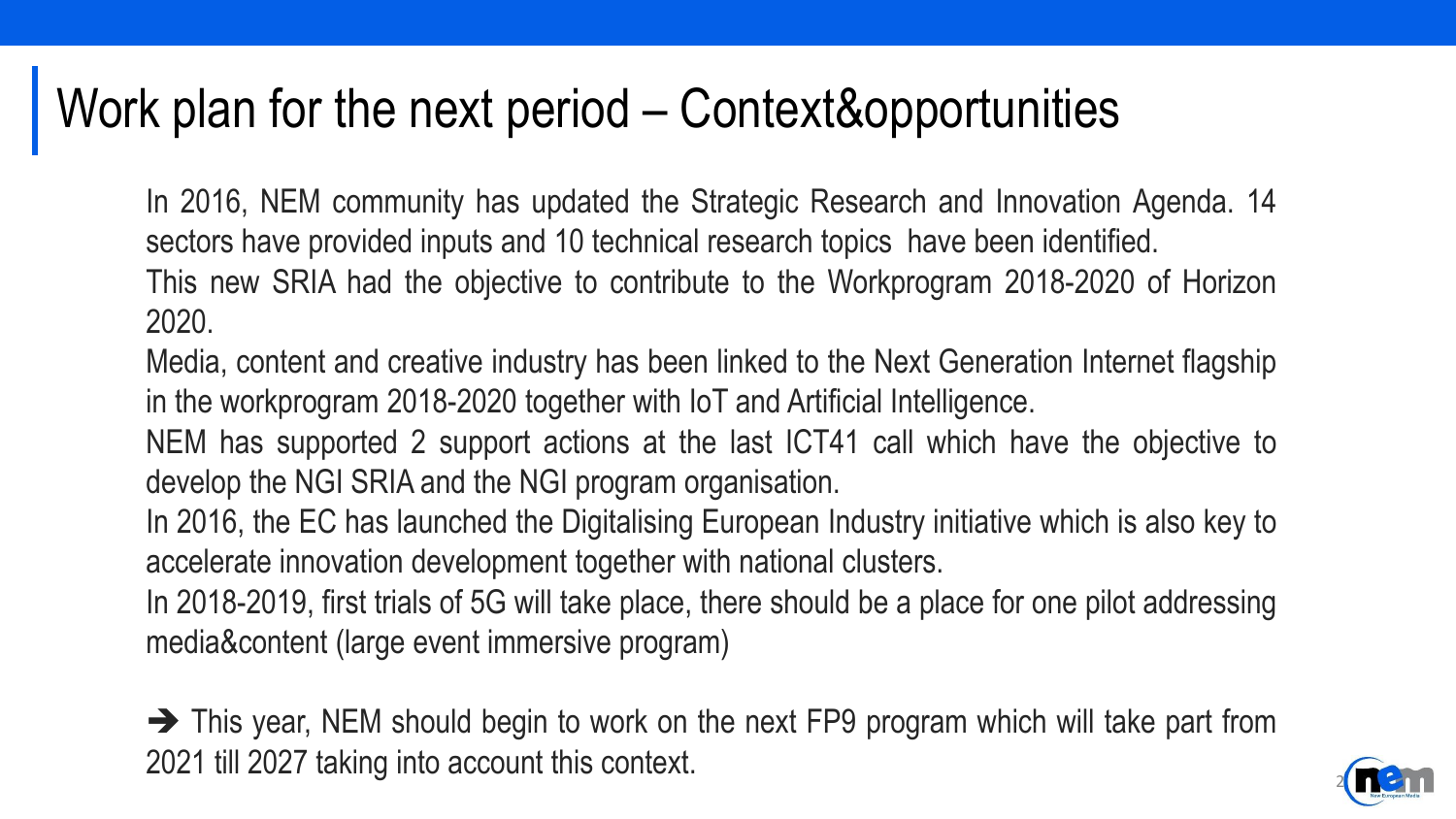# NEM work plan 2017

WG1 : Contribution to the NGI flagship with our SRIA including<sup>2</sup>C proposal

- To the NGI SRIA
- To the NGI program structure
- To the NGI ecosystem animation

WG2 : Contribution to the DEI initiative

- To the DIH catalog (NEM cluster of clusters)
- To the platform (Content&media platform)

WG3 : Contribution to the 5G phase pilots

• Design of the media/content pilots able to validate 5G KPIs

WG4 : Contribution to the design of the next FP9 workprogram

• Design a vision at horizon 2025

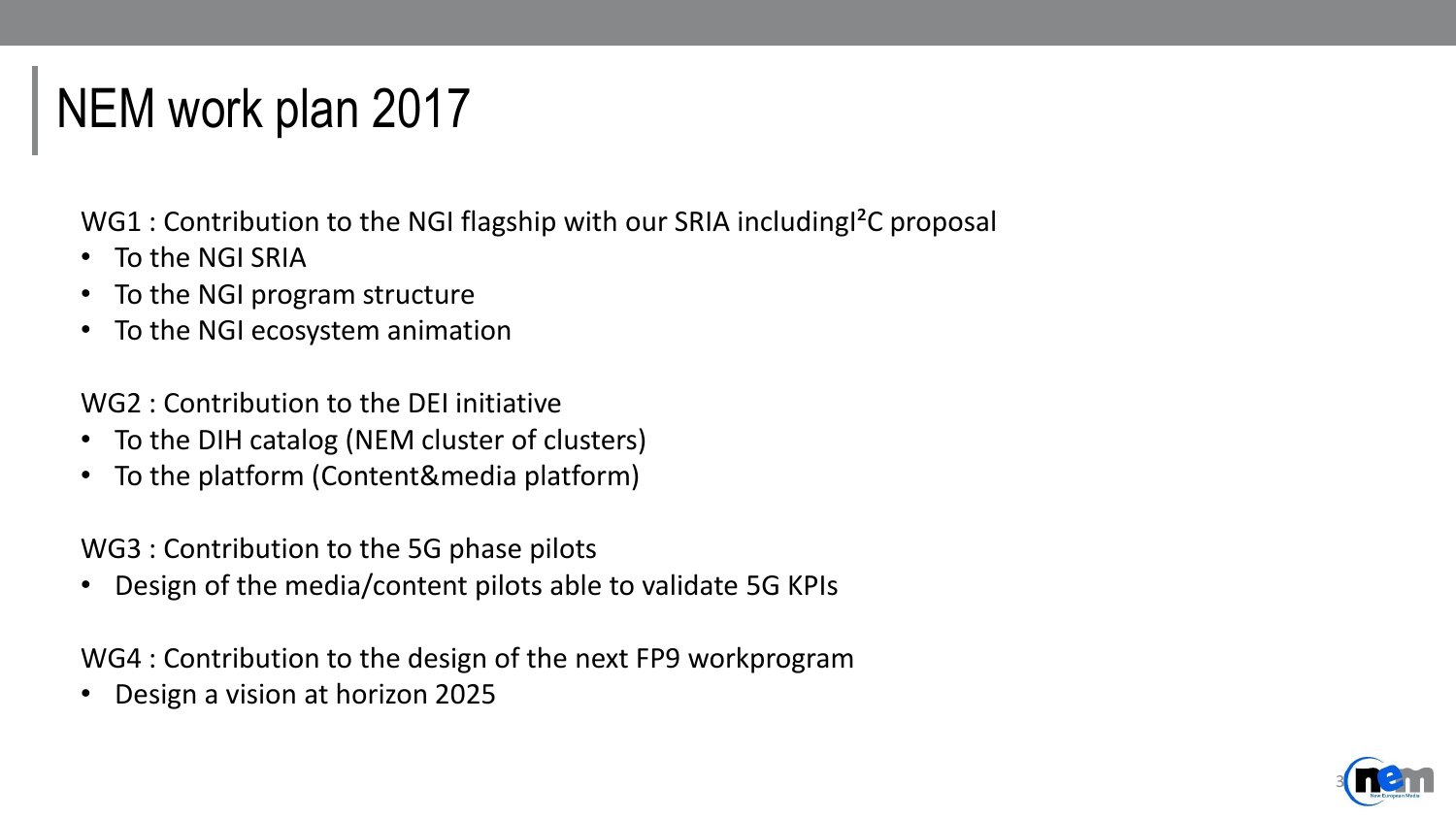# FP9 NEM contribution timeline



**2017**  $\frac{4}{4}$